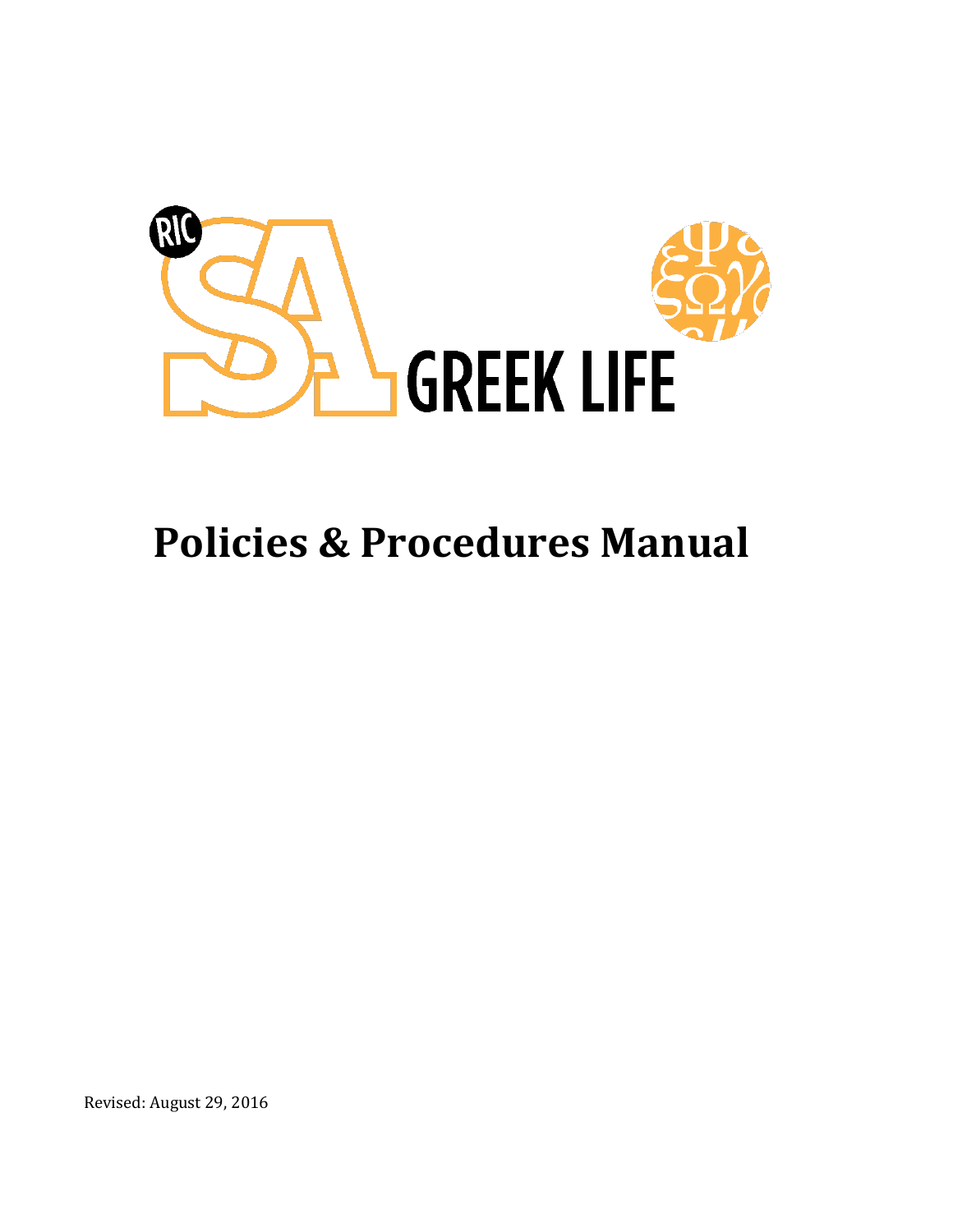# **TABLE OF CONTENTS\_\_\_\_\_ \_\_\_\_\_\_\_\_\_\_\_\_\_\_\_\_\_\_\_\_\_\_\_\_\_\_\_\_\_\_\_\_\_\_\_\_\_\_\_\_\_\_\_\_**

| 1.1 Introduction<br>1.2 Mission Statements<br>1.2.1 Rhode Island College<br>1.2.2 Student Affairs Division<br>1.2.3 Greek Life Office                                                                                                                                                                                                                                                                                                                                                                                             |
|-----------------------------------------------------------------------------------------------------------------------------------------------------------------------------------------------------------------------------------------------------------------------------------------------------------------------------------------------------------------------------------------------------------------------------------------------------------------------------------------------------------------------------------|
| 2.1 National Councils of Fraternal Organizations<br>2.1.1 National Association of Latino Fraternal Organizations, Inc. (NALFO)<br>2.1.2 National Panhellenic Conference (NPC)<br>2.1.3 National Pan-Hellenic Council, Inc. (NPHC)<br>2.1.4 North American Interfraternity Conference (NIC)<br>2.1.5 National Multi-cultural Greek Council (NMCG)<br>2.2 Presidents' Meetings<br>2.3 Governing Boards at Rhode Island College<br>2.3.1 Panhellenic Council<br>2.3.2 Interfraternity Council<br>2.4 Greek Life Organizational Chart |
| 3.1 Types of Recognition<br>3.1.1 Recognized Greek Organization<br>3.1.2 Recognized Interest Group<br>3.2 Rhode Island College Greek Life Relationship Statement<br>3.2.1 Chapter Rights and Responsibilities<br>3.2.2 College Rights and Responsibilities<br>3.3 Roster Size<br>3.4 Academic Requirements<br>3.5 Failure to Comply<br>3.6 Expansion Policy<br>3.7 Statement on Unrecognized or Banned Organizations                                                                                                              |
| 4.1 Fundamental Obligations of Membership in a Fraternity or Sorority<br>4.2 Academic Requirements                                                                                                                                                                                                                                                                                                                                                                                                                                |
| 5.1 New Member Requirements<br>5.2 New Member Education Guidelines<br>5.3 New Member Education Permissible Activities                                                                                                                                                                                                                                                                                                                                                                                                             |
|                                                                                                                                                                                                                                                                                                                                                                                                                                                                                                                                   |
| 7.1 Greek Life Advisor                                                                                                                                                                                                                                                                                                                                                                                                                                                                                                            |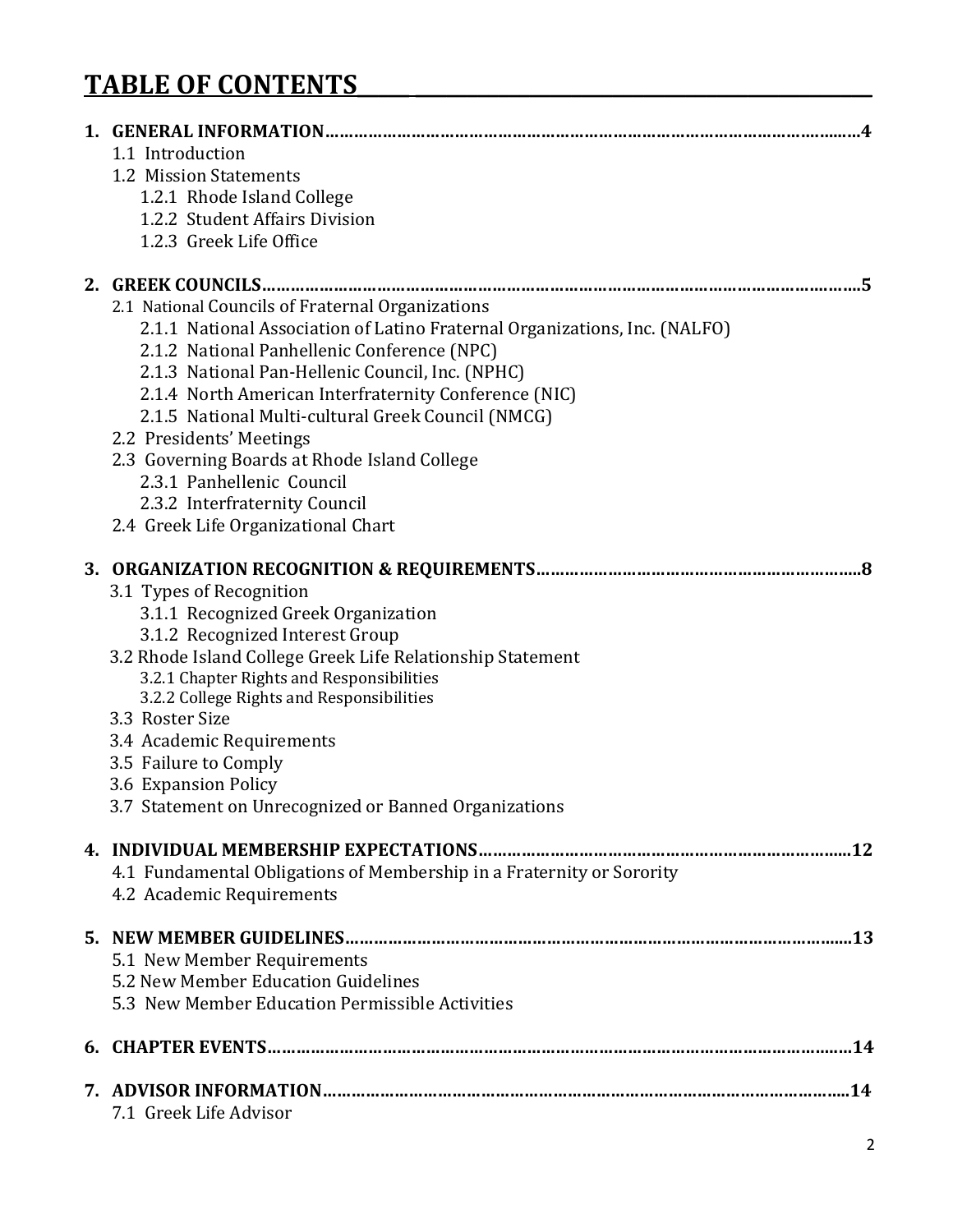|     | 7.2 Role of the Advisor<br>7.2.1 Advisor Responsibilities |  |
|-----|-----------------------------------------------------------|--|
|     | 7.3 Useful Advisor Resources                              |  |
|     | 8. POLICY VIOLATIONS AND SANCTIONS<br>15                  |  |
|     | 8.1 Informal Inquiry Process                              |  |
|     | 8.2 Formal Investigation Process                          |  |
|     | 8.2.1 Council Policy Violations                           |  |
|     | 8.2.2 Office Policy Violations                            |  |
|     | 8.2.3 College Policy Violations                           |  |
|     | 8.2.4 Informing of Sanctions and Appeals                  |  |
|     | 8.3 Regional and Inter/National Organization Sanctions    |  |
|     | 9. ANTI-HAZING POLICIES.                                  |  |
|     | 9.1 State of Rhode Island Hazing Law                      |  |
|     | 9.2 Penalty for Hazing                                    |  |
|     | 9.3 Rhode Island College Anti-Hazing Policy               |  |
| .18 |                                                           |  |
| 19  |                                                           |  |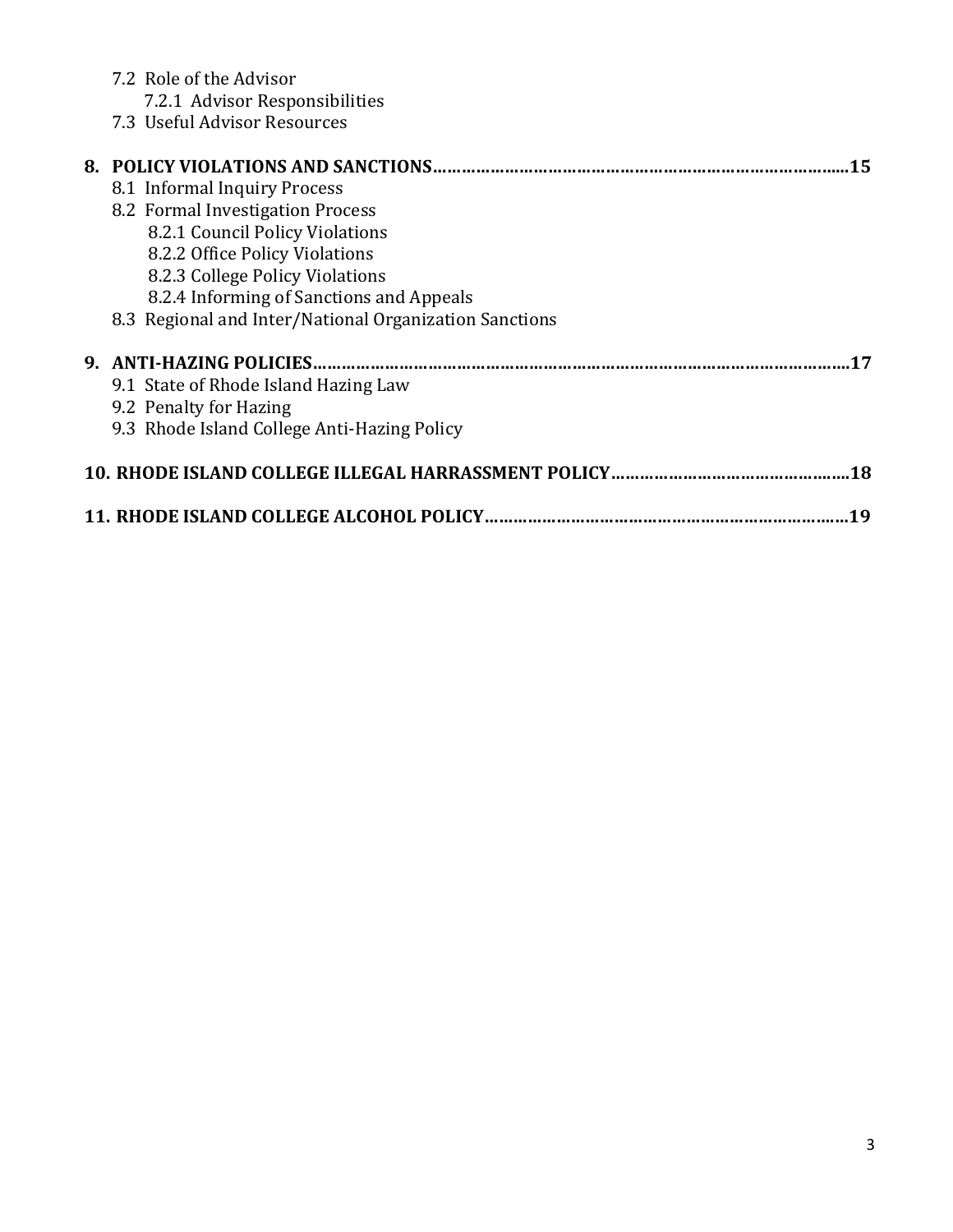# **1. GENERAL INFORMATION**

#### **1.1 INTRODUCTION**

Greek Life at Rhode Island College is committed to the high standards of scholarship, brotherhood, sisterhood, leadership, and service to the campus and community. Recognized Greek Organizations, Recognized Interest Groups, Greek clubs, colonies, and chapters will be held responsible for upholding these standards and will be required to follow the policies and procedures established by the College. **Local organizations will not be recognized by the College.**

Recognition information, procedures, and guidance can be obtained through the Office of Student Activities in the Student Union. The Dean of Students and/or Greek Life Advisor reserves the right to revoke College recognition if a fraternity or sorority fails to comply with any of the guidelines listed.

#### **1.2 MISSION STATEMENTS**

#### **1.2.1 Rhode Island College**

Rhode Island College is one of the region's leading comprehensive public colleges. Our mission is to offer accessible higher education of the finest quality to traditional and non-traditional students from around the state, the region, and beyond. Students here are members of a caring community that respects diversity and values academic excellence informed by cultural inquiry, civic engagement, and co-curricular activity. The college offers a wide variety of liberal arts, science, and professional programs in which dedicated faculty work with students to achieve the promise of higher education: an open and inquiring mind.

#### **1.2.2 Student Affairs Division**

The Student Affairs Division provides students with programs and services that are designed to assist them in identifying and meeting their needs; that promote an environment conducive to intellectual, social, cultural and physical development; that enhance the learning process; and that provide opportunities for individuals to increase their potential to be contributing members of society, competent to engage in satisfying and effective living and working in a complex world.

#### **1.2.3 Greek Life Mission**

Greek Life at Rhode Island College is dedicated to enhancing student development and the overall collegiate experience of its fraternity and sorority members. Organizations and members are assisted in achieving success in academics, leadership, community service & philanthropy, personal growth and brotherhood/sisterhood bonds. The overall Greek Life mission is to complement the mission of Rhode Island College in collaboration with other departments, advisors, and inter/national Offices.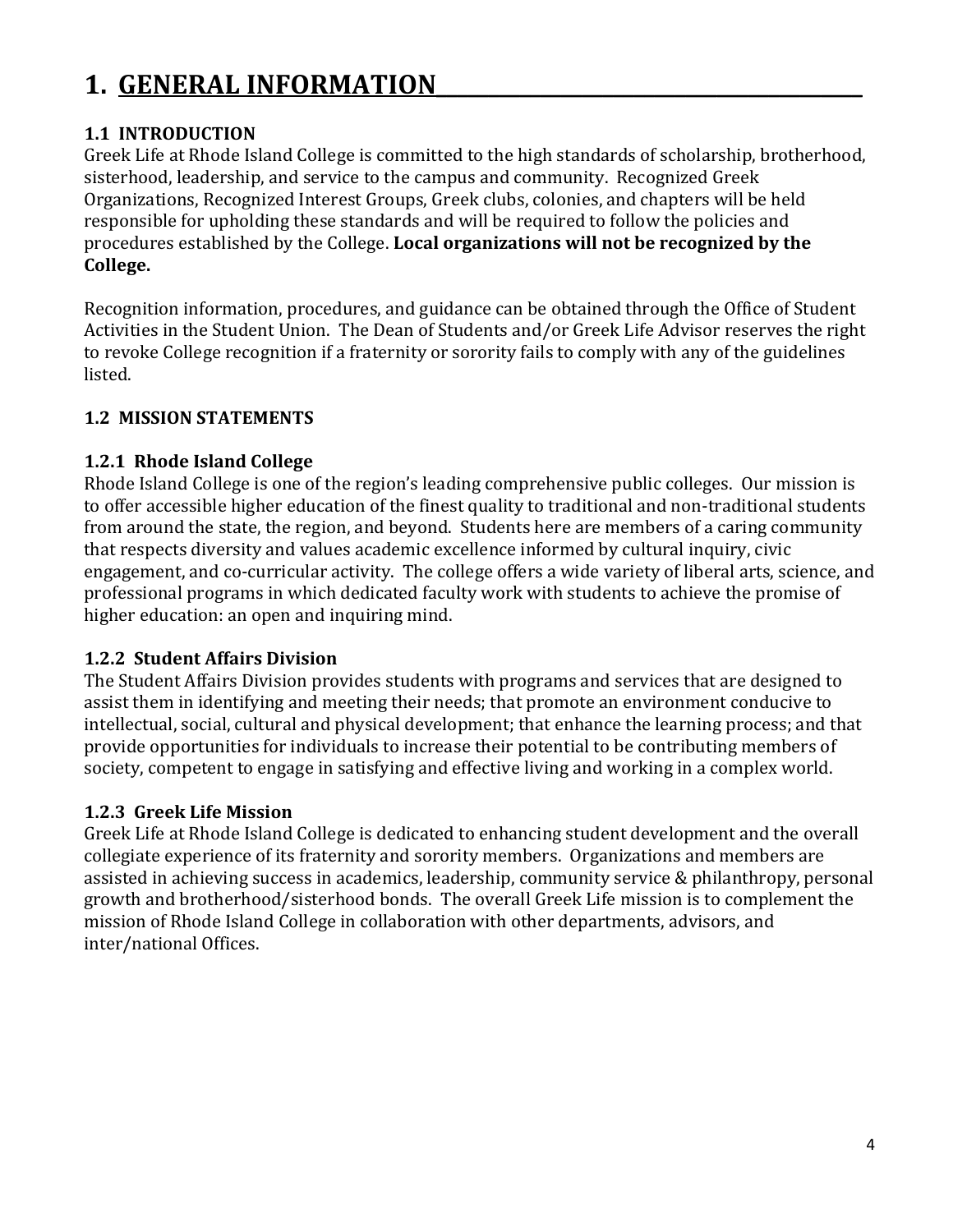### **2. GREEK COUNCILS\_\_\_\_\_\_\_\_\_\_\_\_\_\_\_\_\_\_\_\_\_\_\_\_\_\_\_\_\_\_\_\_\_\_\_\_\_\_\_\_\_\_\_\_\_\_\_\_\_\_\_**

#### **2.1 NATIONAL COUNCILS OF FRATERNAL ORGANIZATIONS**

#### **2.1.1 National Association of Latino Fraternal Organizations, Inc. (NALFO)**

The National Association of Latino Fraternal Organizations, Inc. was established in 1998 to promote the advancement of Latino/a fraternities and sororities. Today NALFO networks with 20 member Latino/a fraternities and sororities that are bound by a shared commitment to fraternal unity and the values that Latino/a fraternal life entails. The purpose of NALFO is to promote and foster positive interfraternal relations, communication, and development of all Latino/a Fraternal organizations through mutual respect, leadership, honesty, professionalism and education. <http://www.nalfo.org/>

#### **2.1.2 National Panhellenic Conference (NPC)**

The National Panhellenic Conference provides support and guidance for its 26 member inter/national sororities/women's fraternities and serves as the national voice on contemporary issues of sorority life. Founded in 1902, NPC is one of the oldest and largest women's membership organizations representing more than 4 million women at 655 college/university campuses and 4,500 local alumnae chapters in the U.S. and Canada. Each year, NPC-affiliated collegians and alumnae donate more than \$5 million to worthy causes, provide \$2.8 million in scholarships to women and volunteer 500,000 hours in their communities. <https://www.npcwomen.org/about.aspx>

#### **2.1.3 National Pan-Hellenic Council, Inc. (NPHC)**

The National Pan-Hellenic Council, Incorporated is currently composed of nine (9) International Greek letter Sororities and Fraternities. NPHC promotes interaction through forums, meetings and other mediums for the exchange of information and engages in cooperative programming and initiatives through various activities and functions. The stated purpose and mission of the organization in 1930 was "Unanimity of thought and action as far as possible in the conduct of Greek letter collegiate fraternities and sororities, and to consider problems of mutual interest to its member organizations." Early in 1937, the organization was incorporated under the laws of the State of Illinois and became known as "The National Pan-Hellenic Council, Incorporated." <http://www.nphchq.org/>

#### **2.1.4 North American Interfraternity Conference (NIC)**

Founded in 1909, the North-American Interfraternity Conference is the trade association representing 75 International and National Men's Fraternities. The NIC serves to advocate the needs of its member fraternities through enrichment of the fraternity experience; advancement and growth of the fraternity community; and enhancement of the educational mission of the host institutions. The NIC is also committed to enhancing the benefits of fraternity membership through its relationship with Interfraternity Councils. Today, the NIC has 75 member organizations with approximately 5,500 chapters located on 800+ campuses in the United States and Canada with approximately 350,000 undergraduate members. The NIC is led by a Board of Directors comprised of nine volunteers from member fraternities. The headquarters and professional staff are located in Indianapolis, Indiana.

<http://www.nicindy.org/>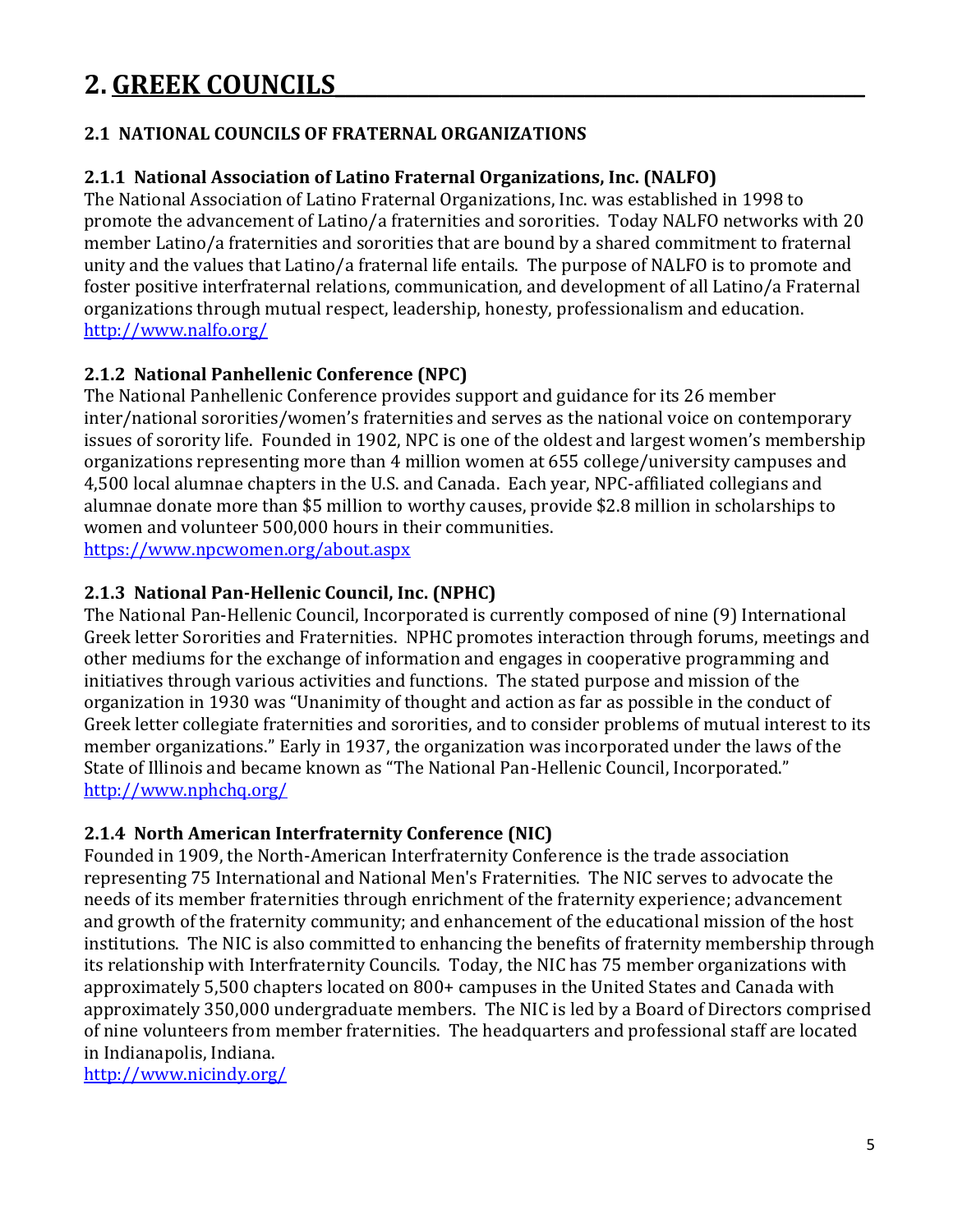#### **2.1.5 National Multi-cultural Greek Council (NMCG)**

The National Multicultural Greek Council is an umbrella council for a coalition of Multicultural Greek-letter organizations (MGLOs) established in 1998. The purpose of NMGC is to provide a forum that allows for the free exchange of ideas, programs, and services between its constituent fraternities and sororities; to promote the awareness of multicultural diversity within collegiate institutions, their surrounding communities, and the greater community-at-large, and to support and promote the works of its member organizations.

<http://nationalmgc.org/>

#### **2.2 PRESIDENTS' MEETINGS**

All Recognized Greek Organizations' presidents are required to attend **Presidents' Meetings** throughout the semester. Other representatives from the organizations may attend if necessary. The Greek Life Advisor will oversee these meetings which bring together members of all recognized organizations to discuss Greek-wide initiatives and planning. The format is less formal and no official officers are elected. Presidents must attend every meeting and if they are unable to attend for any reason, should send another executive board member from their organization in their place.

#### **When new Greek organizations are recognized by the College, they must begin to attend Presidents' Meetings regardless of status.**

#### **2.3 GOVERNING BOARDS AT RHODE ISLAND COLLEGE**

Greek organizations are categorized based on the national council to which their national organization belongs (NIC, NPC, NPHC, NALFO, NMGC). This model is replicated at the college level with governing boards. The boards are comprised of elected members from each group of organizations and provide leadership, programming, and regulations for their member organizations.

#### **2.3.1 Panhellenic Council**

The object of the Panhellenic Council shall be to develop and maintain women's fraternity life and interfraternal relations at a high level of accomplishment.

The member organizations are:

- Delta Phi Epsilon
- Alpha Sigma Tau
- Omega Phi Beta (associate)
- Theta Phi Alpha
- Zeta Phi Beta (Recognized Interest Group)

#### **2.3.2 Interfraternity Council**

The purpose of the Interfraternity Council is to promote the interests of member fraternities, fraternal life, and foster collaborations between fraternities, councils, student organizations, and the college.

The member organizations are:

- Iota Phi Theta
- Kappa Delta Phi
- Phi Mu Delta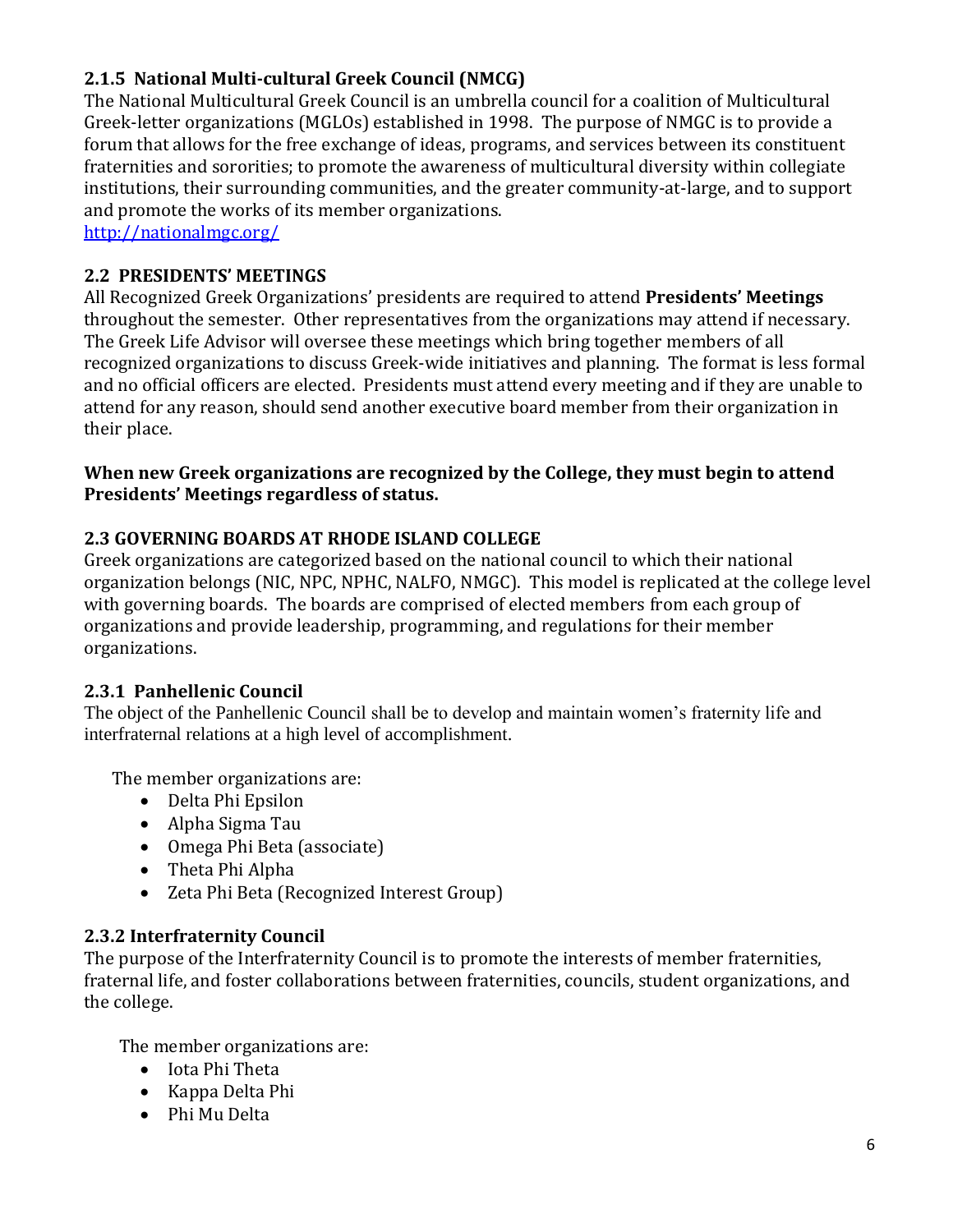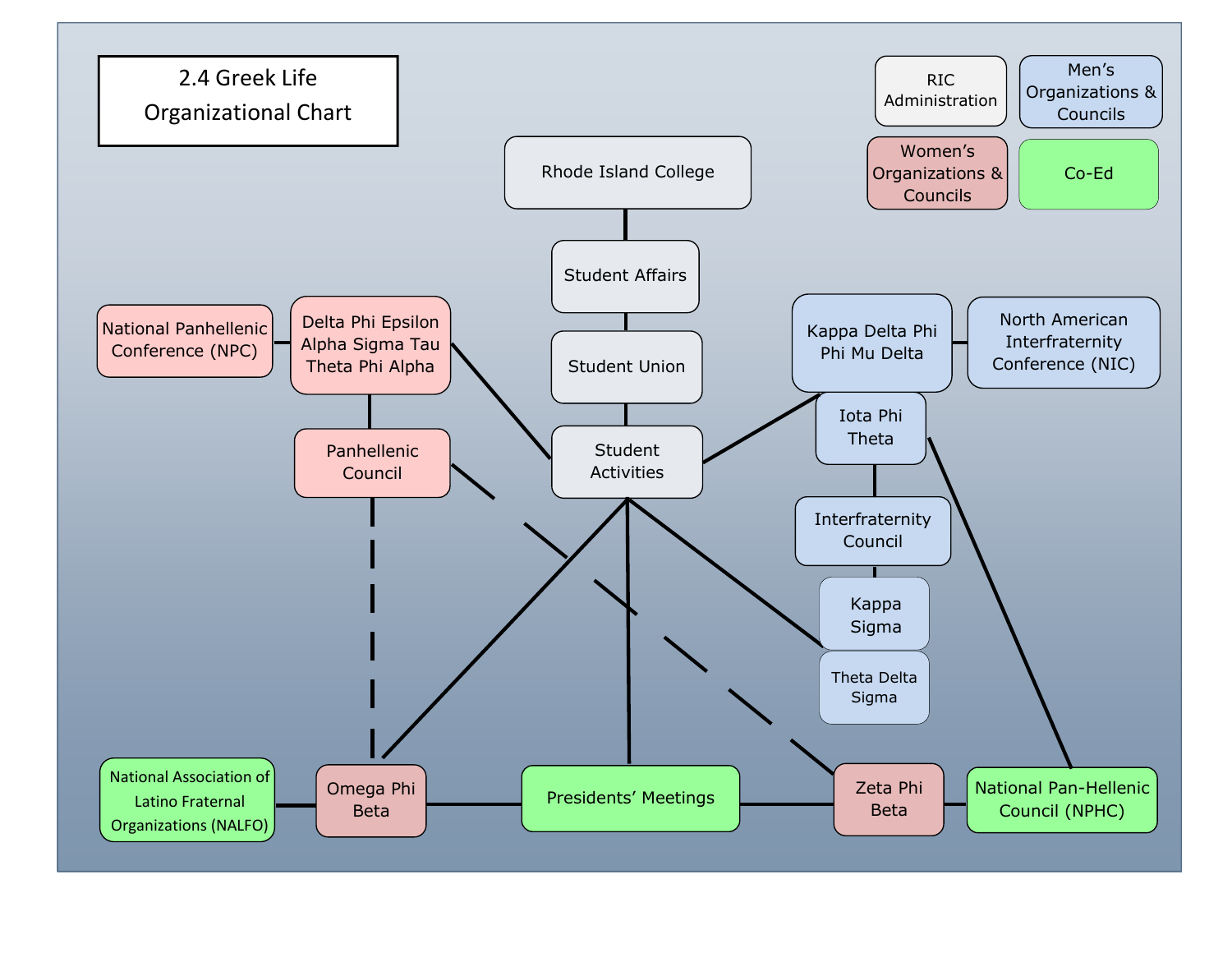# **3. ORGANIZATION RECOGNITION & REQUIREMENTS\_\_\_\_\_\_\_\_\_ \_\_**

It is necessary for the Recognized Greek Organizations to have group requirements and standards to be considered active on RIC's campus and through national recognition. This includes a roster size determining how many individuals are active within an organization each semester, academic requirements with minimum GPAs for organizations based on national and chapter standards, and a list of rights and responsibilities for the chapters and the college.

#### **3.1 TYPES OF RECOGNITION**

Any social Greek organization with a selective membership process must obtain College recognition through the Student Activities Office in the Student Union to use campus facilities and function on the campus. This recognition is conditional and exists at the authorization of the Dean of Students and/or the Greek Life Advisor. There are two types of recognition on Rhode Island College's campus for Greek organizations:

- 1. Recognized Greek Organization
- 2. Recognized Interest Group

A current list of Recognized Greek Organizations may be found on RIC's Greek Life website: [http://www.ric.edu/student\\_activities/greekLife.php](http://www.ric.edu/student_activities/greekLife.php)

#### **3.1.1 Recognized Greek Organization**

This is an organization that has been granted all rights, privileges, obligations, and appropriate use of College resources as a fraternity or sorority. These organizations must be affiliated with and recognized by a national organization.

#### **3.1.2 Recognized Interest Group**

This is a temporary status, during which time a newly-formed group of interested potential members, group of transferred members of an organization, or a re-establishing chapter must attempt to meet the requirements for Recognized Greek Organization status. To achieve this status, the group must submit the appropriate paperwork to the Office of Student Activities and meet membership requirements as outlined in **Section 3.6: Expansion Policy** below. Exceptions or extensions may be granted by the Office of Student Activities.

#### **3.2 RHODE ISLAND COLLEGE GREEK LIFE RELATIONSHIP STATEMENT**

The earliest record of a social Greek-lettered organization at Rhode Island College is from 1927. Since then, there have been years with a number of these organizations recognized on campus, and years where none have been present at all. The college made a re-commitment to Greek Life in *Vision 2015: Rhode Island College Strategic Plan for 2010-2015* and began the current iteration of the program in fall 2011.

In a continued effort to move Greek Life forward, we present the *Rhode Island College Greek Relationship Statement*. This document was created based on input from fraternity and sorority leaders and advisors during the 2014-2015 academic year and similar documents from other institutions. The purpose of the document is to outline the rights and responsibilities of both the chapters and the college.

#### **3.2.1 Chapter Rights and Responsibilities**

Fraternity and sorority chapters and colonies have the following rights and responsibilities: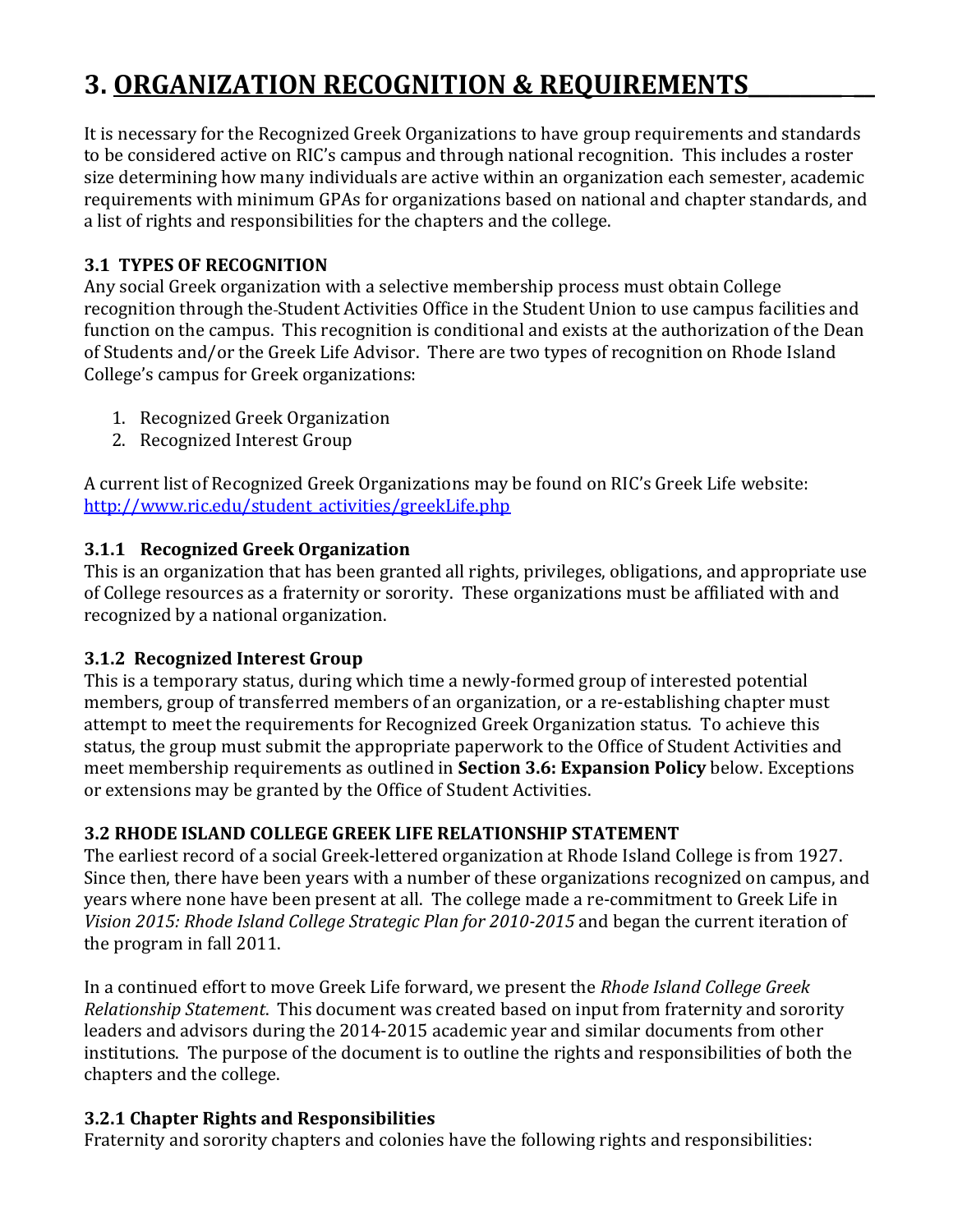- To provide a positive, ethical, and safe experience for their potential, new, and active members that upholds high academic standards
- To select their own members based on chapter and national standards while following nondiscriminatory practices
- To be self-governing organizations with the assistance of the Greek, faculty/staff, and alumni advisors
- To use the college's name in association with the organization and its activities
- To register their organization annually
- To provide documentation as requested, including but not limited to: rosters, anti-hazing agreements, grade waivers, intake forms, etc.
- To actively participate in their respective governing council
- To participate in programs hosted by Greek Life and their respective governing council
- To participate in philanthropic and service events in the community
- To support other chapters and their members by upholding the spirit of Greek Unity
- To carry their own liability insurance
- To uphold the policies and procedures outlined in the *Student Handbook*; the *Greek Life Office Manual*; the appropriate governing council constitution and bylaws; and individual national and chapter bylaws

#### **3.2.2 College Rights and Responsibilities**

Rhode Island College has the following rights and responsibilities:

- To provide a positive, ethical, and safe experience for potential, new, and active members that upholds high academic standards
- To employ a staff person whose responsibility includes general advising and oversight of chapters and governing councils
- To provide leadership development and educational opportunities for Greek members
- To meet with chapter and council presidents on a mutually determined basis
- To support and promote Greek life at the college
- To provide the services and resources available to all student organizations recognized by the Office of Student Activities
- To inform members about policy changes, and allow participation in the policy creation process when possible and appropriate
- To maintain membership and GPA records
- To facilitate partnerships between chapters/councils and other campus offices and external agencies
- To maintain a transparent partnership with chapters' headquarters staffs

#### **3.3 ROSTER SIZE**

For recognition at Rhode Island College, each fraternity and sorority must maintain a minimum of four active members at all times **or** the minimum requirement from their inter/national organization. Any Greek organization that is colonizing or chartered prior to Fall 2014 will have until the end of Spring 2016 to be at or above the roster minimum. All colonies beginning during or after Fall 2014 will need to be at the minimum roster size to be recognized.

Should an organization's membership fall below the roster minimum, they will have two semesters to recruit and educate active members. The Office of Student Activities will work with the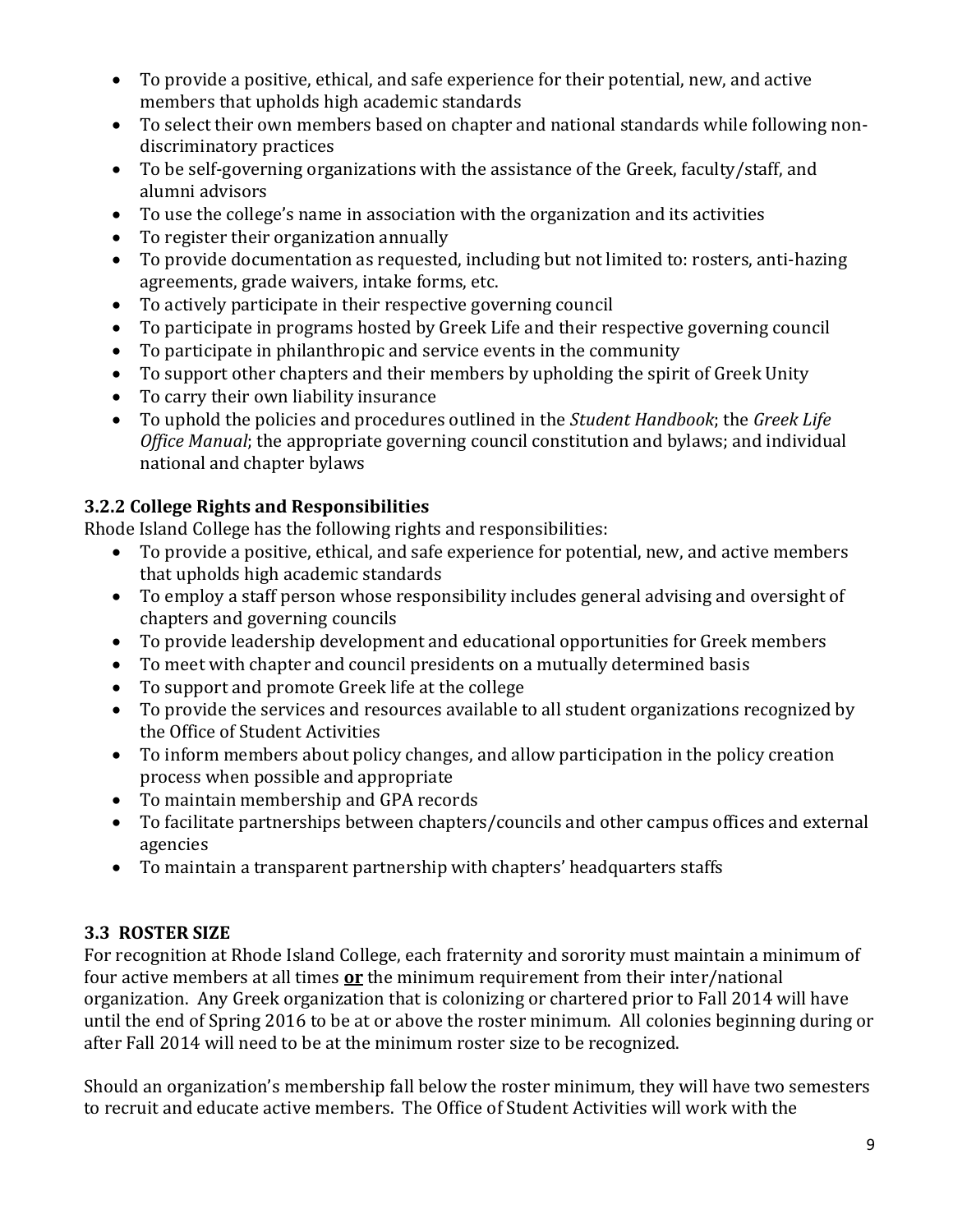inter/national designee or regional representative to complete new member education. It is the responsibility of the inter/national or regional representatives to initiate, plan, and conduct all aspects of the New Member Education program. Failure to do so will result in a loss of college recognition.

#### **3.4 ACADEMIC REQUIREMENTS**

Recognized Greek Organizations with a cumulative GPA is below a 2.50 will be placed on academic probation with the Office of Student Activities. During that time, the Scholarship Chair (or similar position) and President will work directly with Greek Life Advisor to create and implement an academic plan for the organization. The organization will have a designated time (typically no more than 2 semesters) to bring the cumulative GPA to a 2.50 or above. Failure to do so could result in the organization's loss of college recognition. If the inter/national organization has higher academic requirements or regulations on active status, the organization must follow the higher of the two for GPA and rules on active status.

The Greek Life Advisor will calculate the organization's cumulative GPA based on active members' GPA information and determine the status of the organization for the following semester. Organizations may contact the Greek Life Advisor ahead of time to put together a plan if they feel their group is in jeopardy of being on academic probation for a semester. Academic probation could include a loss of rights and increased responsibilities and requirements. This is determined on a case-to-case basis by the Greek Advisor, Student Union/Student Activities staff, and the Dean of Students.

#### **3.5 FAILURE TO COMPLY**

If a Recognized Greek Organization, Recognized Interest Group, or Recognized Greek Club fails to comply with the Active Member Requirements, Academic Requirements, or the Rights & Responsibilities listed, the Greek Life Office with the College may decide to put the group on probation which could lead to loss of recognition by the College. The terms of the probation will be decided on an individual basis dependent upon the violation.

#### **3.6 EXPANSION POLICY**

Rhode Island College has recognized the importance of Greek organizations to its campus. However, the College also acknowledges many organizations have a process before coming onto a college/university. RIC wants to make organizations aware that there is a policy new organizations must follow to expand. The information provided will describe the beginning process for Greek Interest Groups to become a Recognized Greek Organization on RIC's campus. Below, please find the information needed to submit to Student Activities/Greek Life in order to become a Greek Interest Group.

- **Visit the RIC Greek Life website to obtain the forms:**
	- o [http://www.ric.edu/student\\_activities/greekLife.php](http://www.ric.edu/student_activities/greekLife.php)

#### **3.7 STATEMENT ON UNRECOGNIZED OR BANNED ORGANIZATIONS**

Students are prohibited from affiliating with unrecognized or "underground" organizations that have been permanently removed by the College. Affiliation includes joining, rushing, pledging, or being involved in any activity that would be association with being a member of the organization. Students who affiliate with unrecognized organizations may be subject to judicial action.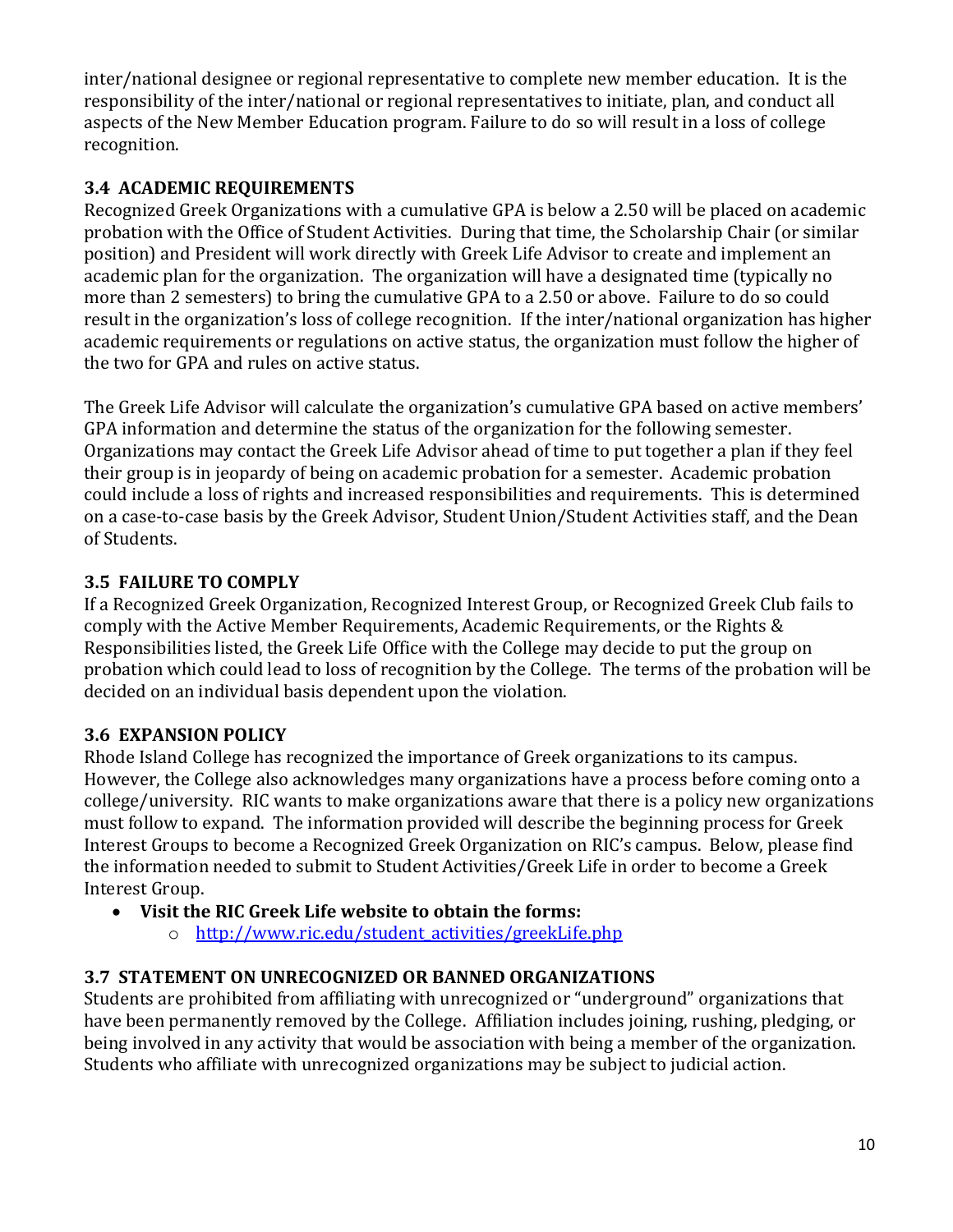Recognized Greek Organizations and Interest Groups are prohibited from associating with unrecognized organizations. This includes co-hosting events either on or off campus. Please contact the Greek Advisor for a list of these organizations.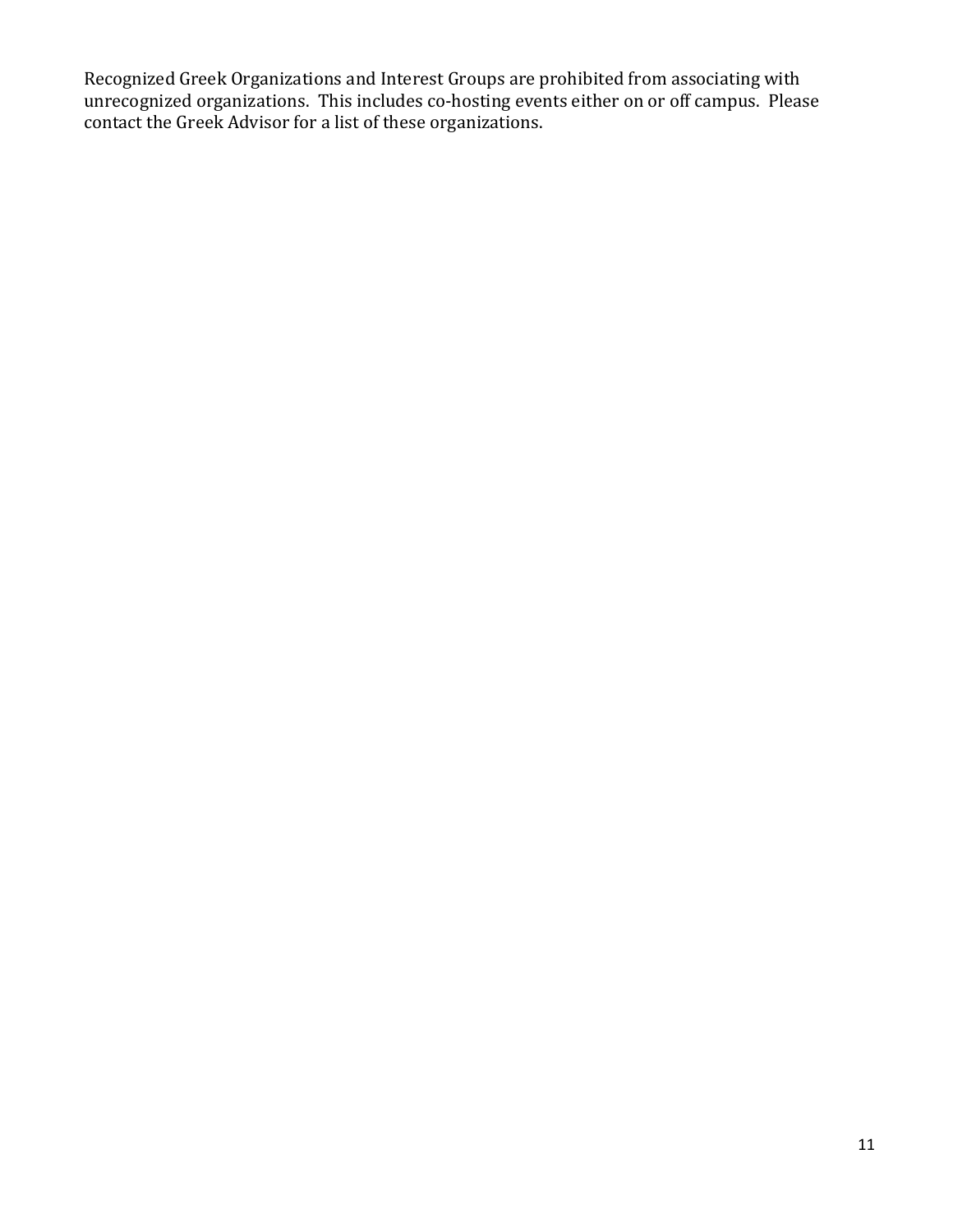## **4. INDIVIDUAL MEMBERSHIP EXPECTATIONS\_\_\_\_\_\_\_\_\_\_\_\_\_\_\_\_\_\_\_\_**

#### **4.1 FUNDAMENTAL OBLIGATIONS OF MEMBERSHIP IN A FRATERNITY OR SORORITY:**

- I will strive for academic achievement and practice academic integrity.
- I will respect the dignity of all persons; therefore, I will not physically, mentally, psychologically, or sexually abuse or haze any human being.
- I will protect the health and safety of human beings.
- I will respect my property and the property of others; therefore, I will neither abuse nor tolerate the abuse of property.
- I will meet my financial obligations in a timely manner.
- I will neither abuse nor support the use of illegal drugs; I will neither abuse nor support the abuse of alcohol.
- I will know and understand the ideals expressed in my ritual and incorporate them into my daily life.
- I will challenge all my fraternity/sorority members to abide by these obligations and will confront those who violate them.

#### **4.2 ACADEMIC REQUIREMENTS**

To be an active member of a fraternity or sorority, a student must meet some preliminary expectations. Consistent with the mission of Rhode Island College, Student Affairs Division, and Greek Life, a student's first priority should be academic success. While a co-curricular experience is a rich and essential component of a student's educational experience at college, it is a privilege to participate in a fraternity or sorority. These expectations for membership are also consistent with the individual organization's expectations as well.

All active members will give permission to the Office of Student Activities to verify their cumulative and semester GPAs via signatures on the Academic Release Form or Panhellenic Formal Recruitment Registration Form online. Chapter averages will be compared to the all-students' GPA, and all-men's or all-women's GPA, and shared with regional or inter/national offices, as requested.

All fraternity/sorority members must:

- Be matriculated students at RIC
- Maintain a cumulative GPA of  $2.0*$  to remain active within the organization
	- o Fraternity/sorority members who fall below a 2.0 cumulative GPA will be considered on academically inactive status by the Office of Student Activities. This means a member may continue to be placed on the chapter roster, however, they cannot participate in campus wide fraternity/sorority events, including but not limited to recruitment and new member activities
- Have a semester GPA at or above a 2.0
	- o If a chapter member falls below a 2.0 for a semester, but their cumulative GPA is higher than a 2.0, they may remain active in the organization but must attend study hours weekly & follow an academic program designed by their individual organization
	- $\circ$  If the semester GPA is less than a 2.0 two semesters in a row, they will be considered on academically inactive status by the Office of Student Activities and must follow the restrictions outlined above
- Attend the educational program implemented by the Greek Life Advisor each semester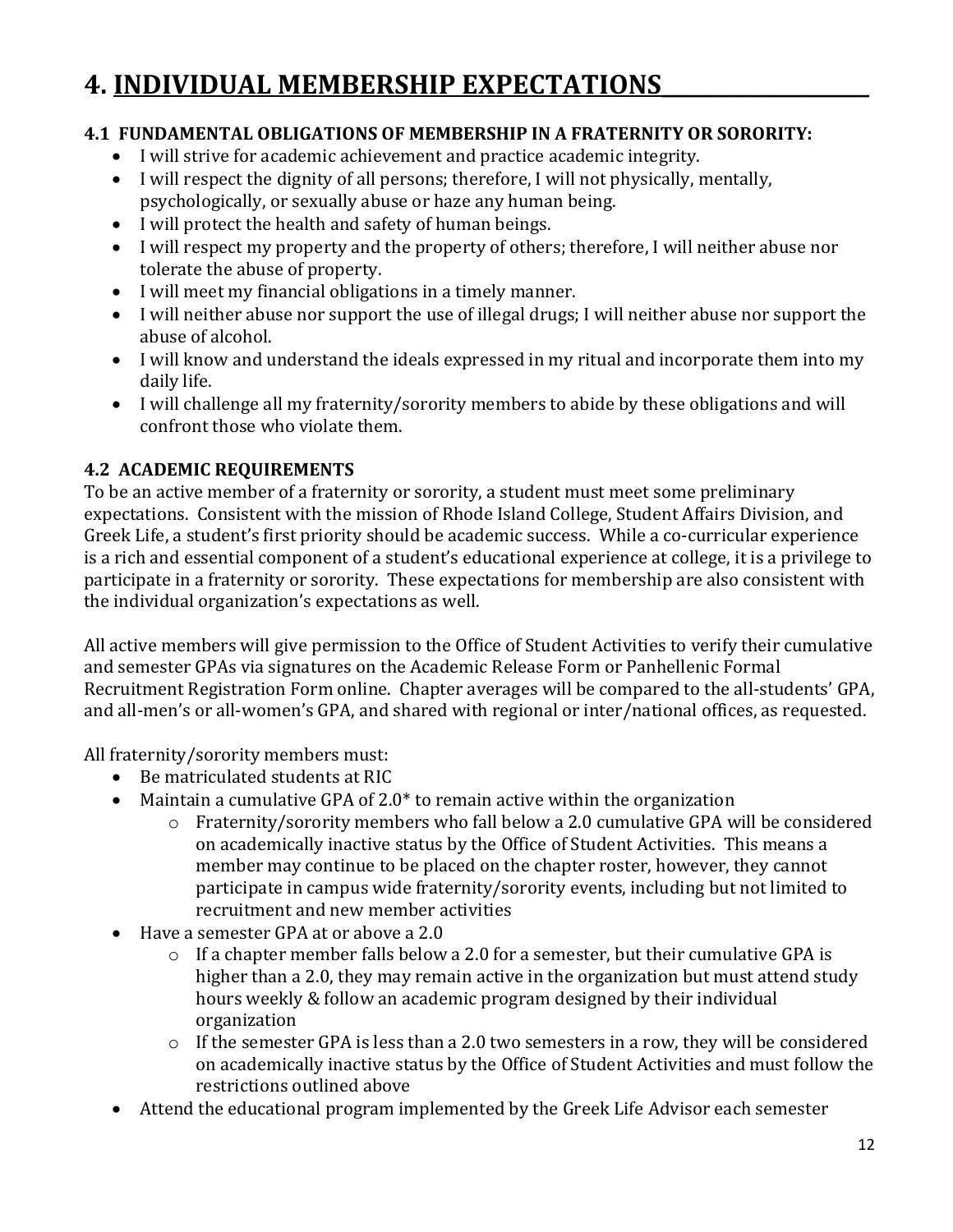**\*Some organizations have higher GPA requirements. Listed above are the minimum standards and individuals must follow their respective organization's requirements.** 

### **5. NEW MEMBER GUIDELINES\_\_\_\_\_\_\_\_\_\_\_\_\_\_\_\_\_\_\_\_\_\_\_\_\_\_\_\_\_\_\_\_\_\_\_\_\_\_\_**

#### **5.1 NEW MEMBER REQUIREMENTS**

Below are the college's requirements for all new members. Some organizations may have stricter GPA or class standing requirements to join.

- Must be matriculated student at RIC
- Must meet the requirements as outlined by each individual organization
- Must have a high school or college cumulative GPA of at least 2.25 (based on a 4.0 scale)
- Must sign an Academic Release Form or register for Panhellenic Formal Recruitment
- If this is their first semester at Rhode Island College, they must also submit their most recent transcript from high school (first-year students) or their last college (transfer students) to the Office of Student Activities
- Grades must be verified by the Office of Student Activities prior to a bid being distributed

#### **5.2 NEW MEMBER EDUCATION GUIDELINES**

New Member Education is a pre-scheduled and pre-approved program through which students become active members of a fraternity or sorority. The process of choosing to join a particular organization is that of mutual selection. Eligible students are encouraged to learn as much as they can about each organization before they chose one to join.

#### **5.3 NEW MEMBER EDUCATION PERMISSABLE ACTIVITIES**

The following list offers examples of new member education activities which are permitted:

- **Instruction in the History and Philosophy of the Organization**
	- o The role of Greek organizations in higher education, relationship of chapters to national or regional groups, financial responsibilities, scholarship, alumni relations, chapter management, brotherhood/sisterhood, group behavior/communications, leadership and life skills, and respect for self and others.
- **Community Service Programs**
	- $\circ$  Funding-raising events for non-profit organizations & charities, academic tutorials or study groups, volunteer mentorship of underclassmen, youths and children, etc.
- **Cultural Programs**
	- o Sponsorship of speakers, workshops or seminars or social events to promote respect for others, social justice, and diversity.
- **Social Programs and Recreational Activities**
	- o Dances, athletic/non-athletic games, parties and other forms of social events that promote a sense of friendship and group camaraderie, and which are conducted in a responsible manner.
- **Meetings**
	- o Periodic required business meetings of the new member class, where attendance at such meetings is a reasonable requirement and does not interfere with class, study,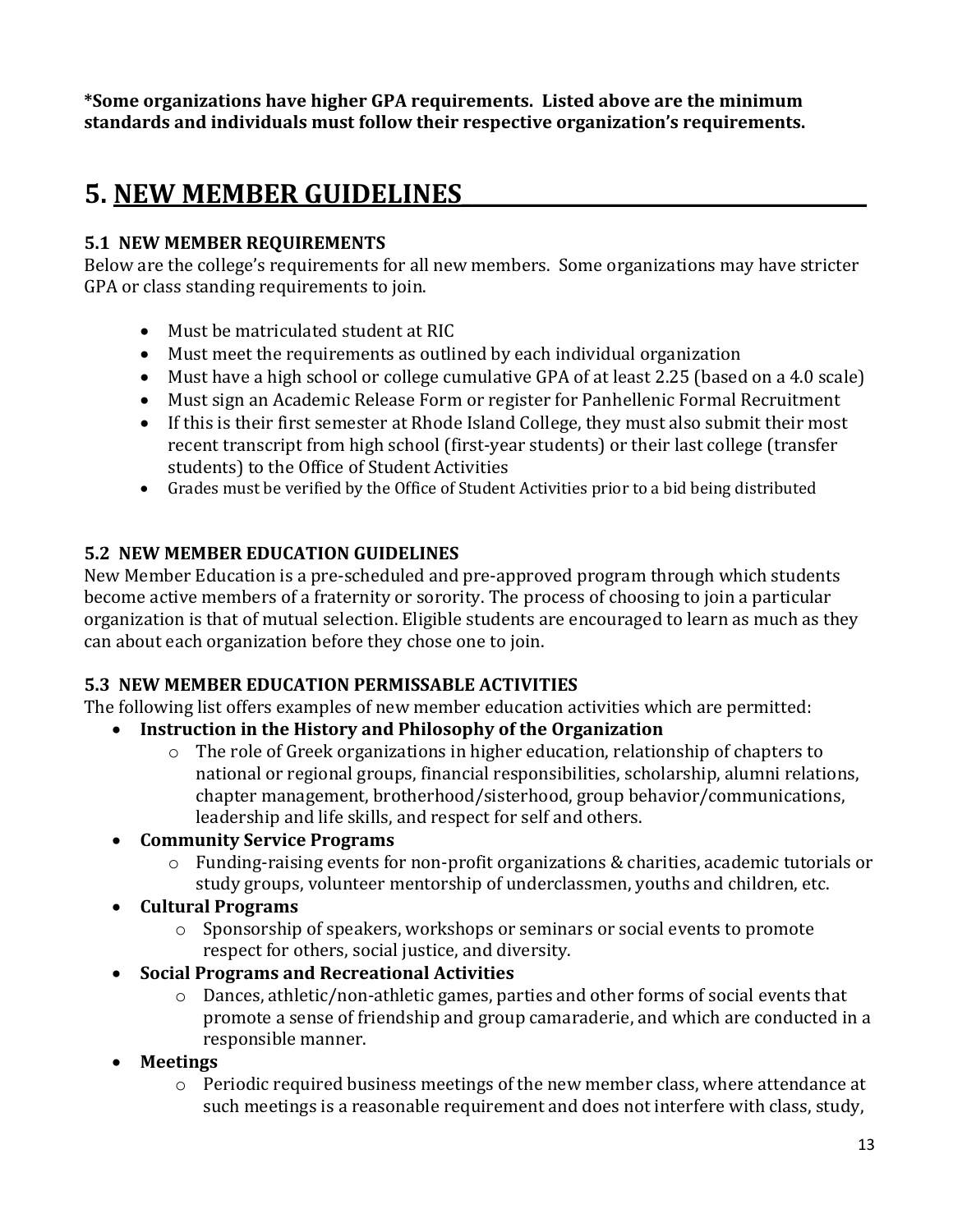or sleep time, and is intended to promote group development, accomplishment of legitimate projects, and teach group leadership and organizational skills.

#### **Always remember: Conduct & Common Sense.**

- o Respect for the College and our community is essential. Opportunities for building relationships between students and the community are encouraged. Students are required to conduct themselves responsibly. No new member activity or intake education instruction should disturb the quality of life in residence and dining halls or the quality of education in academic or administrative buildings.
- o Common Sense should prevail. If in doubt about an activity, consult with the Dean of Students, Greek Life Advisor, or the Office of Student Activities.

### **6. CHAPTER EVENTS\_\_\_\_\_\_\_\_\_\_\_\_\_\_\_\_\_\_\_\_\_\_\_\_\_\_\_\_\_\_\_\_\_\_\_\_\_\_\_\_\_\_\_\_\_\_\_\_\_\_**

An event may be deemed as a Greek event if any of the following criteria are proven:

- 1. Event is paid for by the organization with organization funds.
- 2. Event is endorsed by the organization.
- 3. The governing boards have knowledge of the event.
- 4. 50% of the organization's membership is in attendance.
- 5. The average RIC student would associate the event with the Greek organization in question.

Events which occur on campus should be shared with the Greek Life Advisor. These events do not need approval from the Greek Life Advisor, but should be included in the organization's semester calendar. Examples of events on campus include:

- 1. Community Service
- 2. New Member Activities
- 3. Chapter Meetings
- 4. Recruitment / Rush Activities
- 5. Philanthropic / Charity Fundraisers
- 6. Co-sponsored activities with other student organizations

All events must follow the *Fraternal Information and Programming Group Risk Management Policy* found at [http://www.fipg.org.](http://www.fipg.org/)

### **7. ADVISOR INFORMATION**

#### **7.1 GREEK LIFE ADVISOR**

The Greek Life Advisor is the appointed staff member at Rhode Island College who oversees social Greek organizations.

#### **7.2 FACULTY/STAFF ADVISOR**

Every student organization at Rhode Island College is required to have a faculty or staff advisor, whose function is to serve as a mentor, guide, and support to the group. It is important that the organization's leadership meet with the advisor to discuss the organization's goals, plans, and activities. The below list is a general outline of the responsibilities of both the advisor and student organization leadership, which will help to clarify each individual's duties.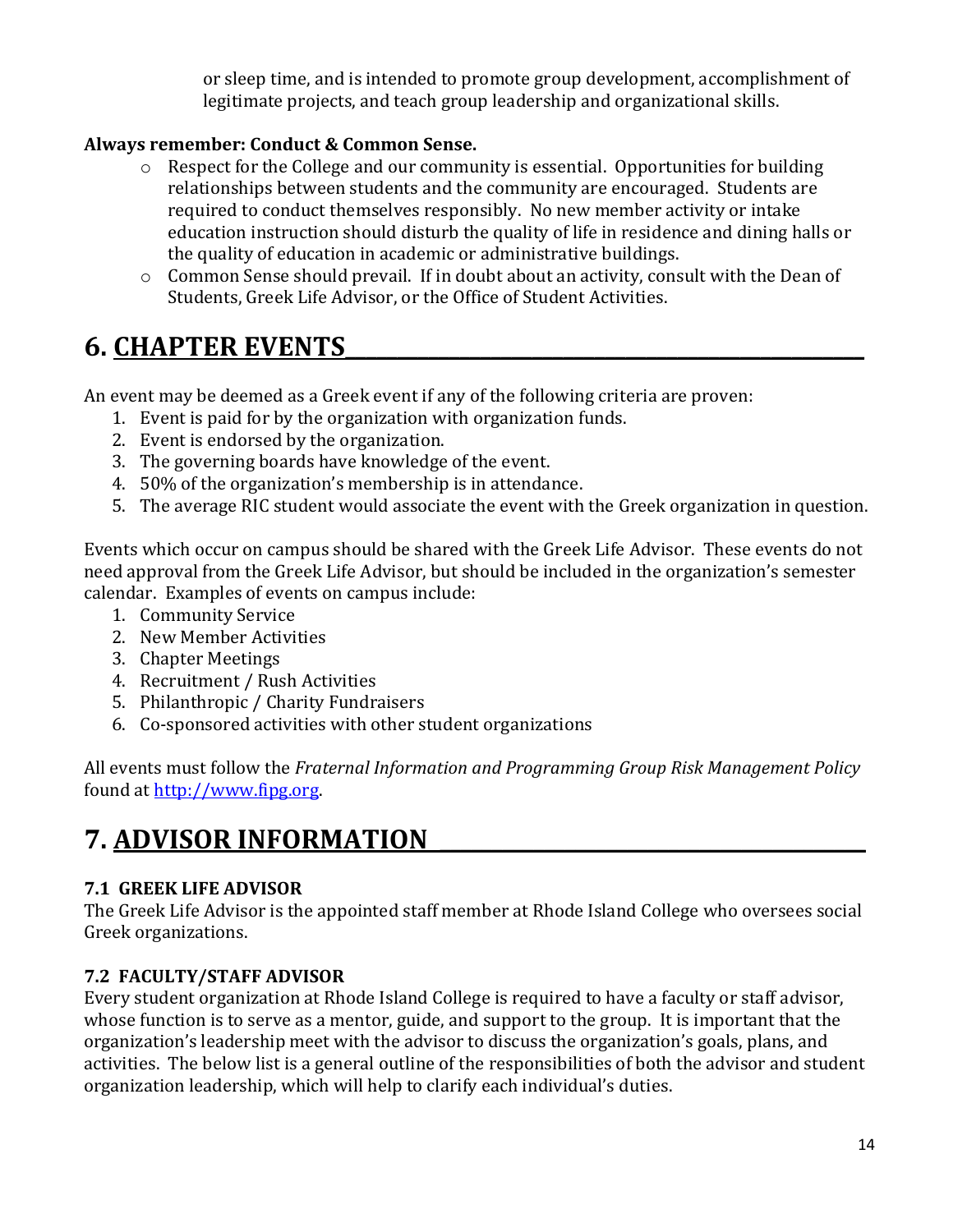#### **7.2.1 Advisor Responsibilities**

- Meet with the organization at least two (2) times per semester & participate in meetings
- Serve as a resource for individual members and organizations and assist with the compliance of the College's handbook as well as *Greek Life Policies & Procedures Manual*
- Ensure the organization is focusing on their academic endeavors
- Confirm the chapter is working to fulfill the chapter's requirements to remain in good standing with RIC and inter/national headquarters
- Assist with goal development
- Refer students to useful College and external resources
- Attend organization events
- Help to mediate conflicts between group members
- Serve as a positive role model and motivator
- Mentor students as they develop into mature and engaged members of the RIC community
- Attend workshops sponsored by the Office of Student Activities, and Student Community Government, Inc.

#### **7.3 USEFUL ADVISOR RESOURCES**

- Dunkel, N. W. & Schuh, J. H. (1998). *Advising student groups and organizations*. San Francisco, CA: Jossey-Bass
	- \*Student Activities has a copy of this book which can be loaned to interested student organization advisors.
- ACPA: College Student Educators International *Commission for Student Involvement Advisor Manual*:<http://www.myacpa.org/comm/student/documents/acpaadvisormanual.pdf>
- Morrell, E. (2006). Advising student organizations: Strategies for establishing and maintaining successful student/advisor relationships. *Campus Activities Programming*, Nov/Dec 2006, 22-25. Retrieved from: [http://www.k](http://www.k-state.edu/osas/advisor/Nov%2006%20Advising%20Student%20Orgs.pdf)[state.edu/osas/advisor/Nov%2006%20Advising%20Student%20Orgs.pdf](http://www.k-state.edu/osas/advisor/Nov%2006%20Advising%20Student%20Orgs.pdf)
- Dunkel, N. W. The responsibilities of advising a student organization. *NASPA's NetResults 2003-2004*. Retrieved from: [http://www.bu.edu/sao/advisor/documents/NorbDunkelarticleTheResponsibilitiesofAdvi](http://www.bu.edu/sao/advisor/documents/NorbDunkelarticleTheResponsibilitiesofAdvisingaStudentOrganization.pdf) [singaStudentOrganization.pdf](http://www.bu.edu/sao/advisor/documents/NorbDunkelarticleTheResponsibilitiesofAdvisingaStudentOrganization.pdf)

### **8. POLICY VIOLATIONS AND SANCTIONS**

Occasionally, the Office of Student Activities and/or the College are presented with information in which a chapter's perceived non-compliance with college policies is called in to question. The Office of Student Activities and/or the College may respond to this information in a number of ways, including, but not limited to, an informal inquiry process, a judicial hearing, and/or legal action.

#### **8.1 INFORMAL INQUIRY PROCESS**

An informal inquiry process is a useful tool, enabling the College to determine the authenticity of the information received and whether a situation warrants further investigation. This informal process also allows the College to quickly dispense with unfounded complaints or accusations.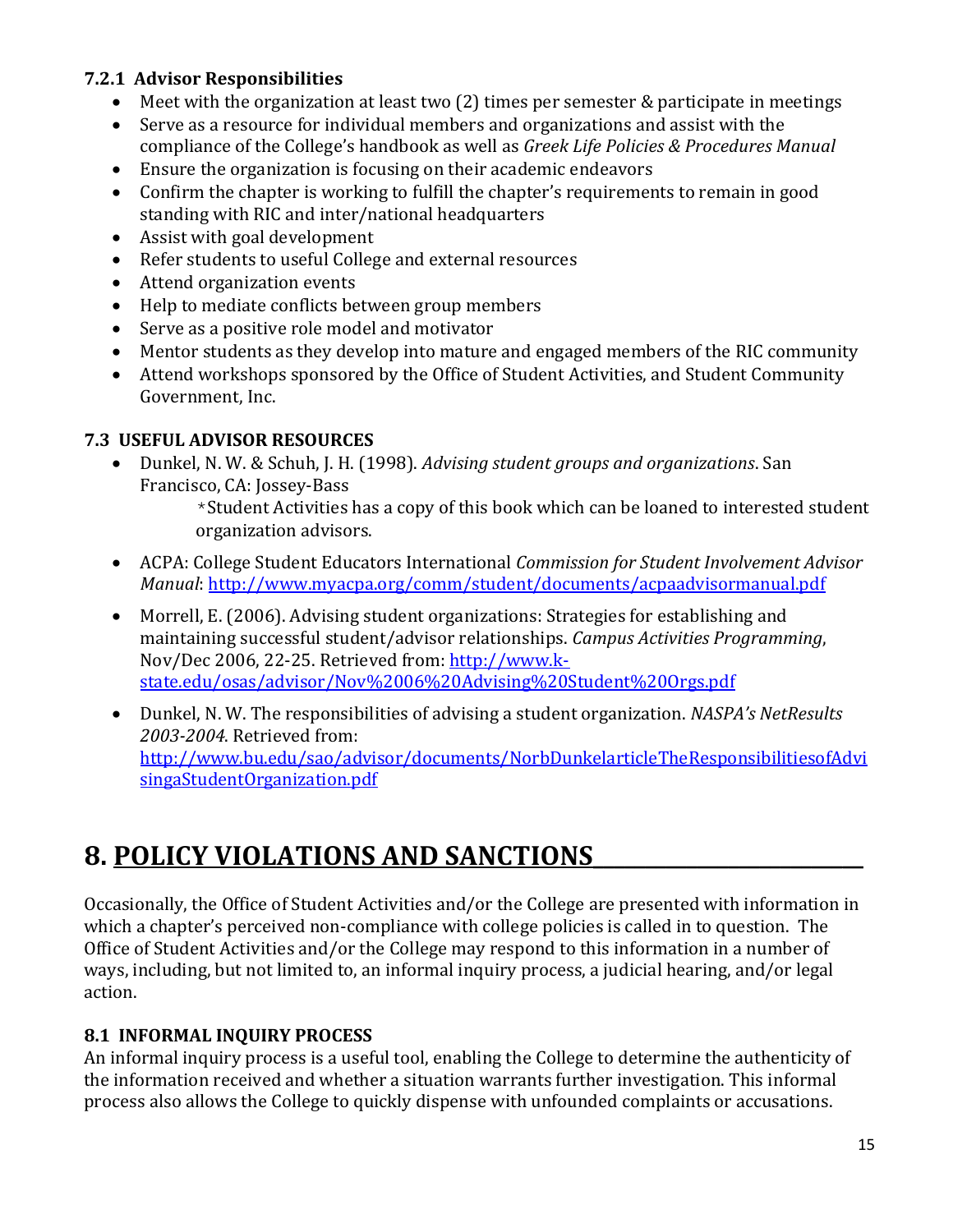During the course of an informal inquiry, a representative from the division of Student Affairs may ask to speak with various members of the campus community, including, but not limited to, current and/or prospective members of the fraternity/sorority community. The purpose of this meeting shall be to seek information relevant to the subject matter of the inquiry. Students are obligated to cooperate with the inquiry. Appropriate documentation of the inquiry will be kept in the chapter's file in the Office of Student Activities. At all times, the College reserves the right to proceed with a formal investigation of the matter.

#### **8.2 FORMAL INVESTIGATION PROCESS**

In the event a chapter is found to have violated a council, office, and/or college policy, the chapter may go through a formal investigation through the appropriate council's judicial procedure and/or the college's investigation process.

#### **8.2.1 Council Policy Violations**

Any council policy infraction will be adjudicated through the council's outlined judicial procedure.

#### **8.2.2 Office Policy Violations**

Office policy infractions may be adjudicated by the appropriate council. Depending on the severity of the infraction, the college may also investigate the violation. In the case of a college investigation, the council's judicial board may also investigate the violation through their judicial procedure and submit a recommendation to the college prior to the completion of the college's investigation. The college's process for investigating violations of the Student Conduct Code can be found in the *Student Handbook* [\(http://www.ric.edu/studentlife/handbook.php\)](http://www.ric.edu/studentlife/handbook.php).

#### **8.3.2 College Policy Violations**

Violations of the college policy will be investigated through the process outlined in the *Student Handbook* [\(http://www.ric.edu/studentlife/handbook.php](http://www.ric.edu/studentlife/handbook.php)). The council's judicial board may also investigate the violation through their judicial procedure and submit a recommendation to the college prior to the completion of the college's investigation.

The College reserves the right to have a chapter bypass a council investigation for instances when the violation is severe and/or contains sensitive information.

#### **8.3.4 Informing of Sanctions and Appeals**

A chapter's sanctions will be outlined in a formal letter. A copy will be kept in the chapter's files in the Office of Student Activities.

A chapter may appeal their sanction through the process outlined in the council's judicial procedures and/or the *Student Handbook* [\(http://www.ric.edu/studentlife/handbook.php\)](http://www.ric.edu/studentlife/handbook.php).

#### **8.3 REGIONAL AND INTER/NATIONAL ORGANIZATION SANCTIONS**

Office of Student Activities and/or the College will communicate changes in a chapter's disciplinary status with fraternity and sorority regional and inter/national governing boards via documentation copied to the chapter's president. Additionally, it is typical and encouraged that a chapter's change in status with the regional and inter/national governing council be shared with the Office of Student Activities and/or the College.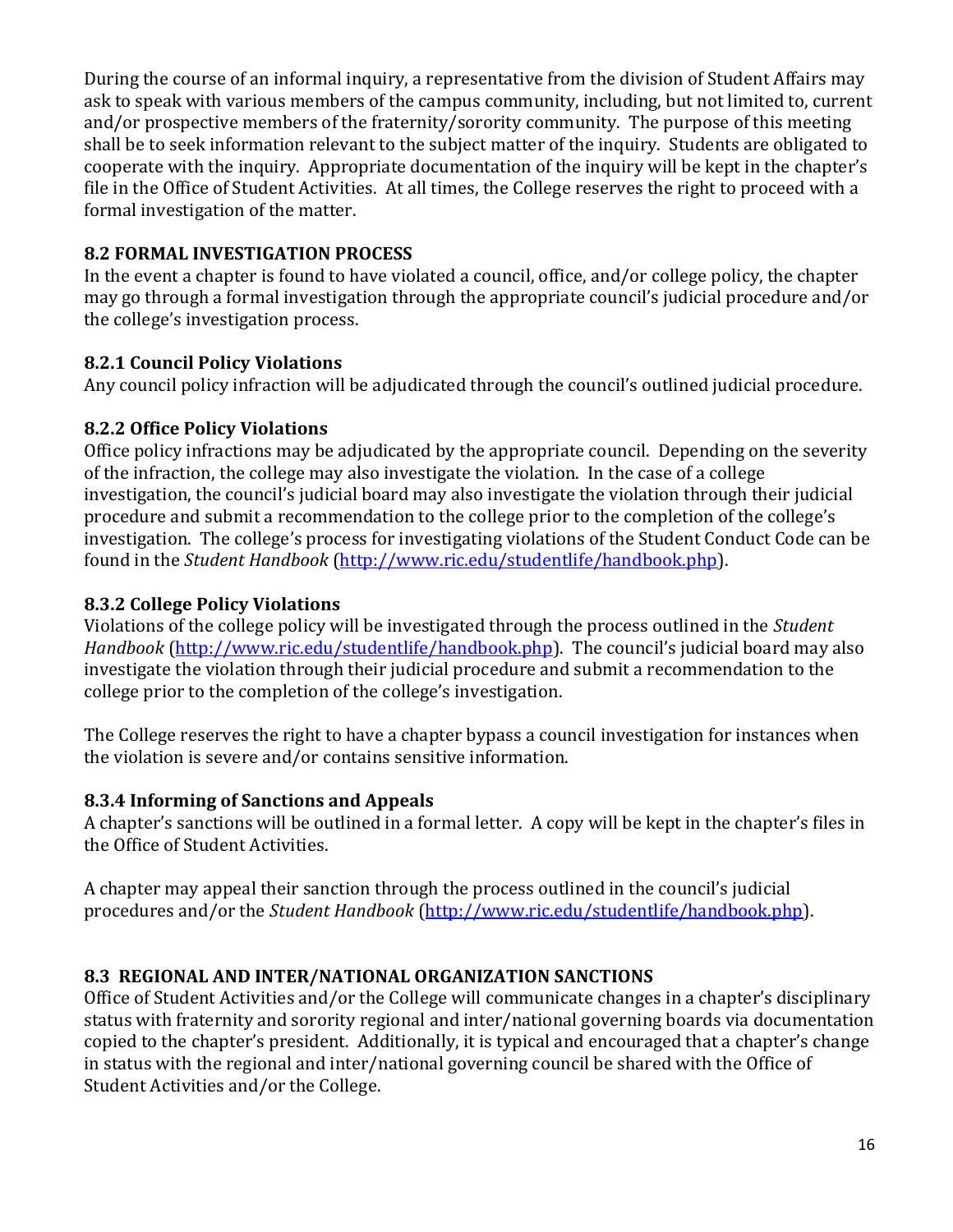If the chapter has disciplinary sanctions required or applied by the regional and inter/national board due to their own judicial sanctioning or charges, Office of Student Activities/Greek Life Office and/or the College will assist in enforcing such sanctions on campus. This is to ensure the chapter will receive the consistent and necessary support to ensure their growth and progress.

### **9. ANTI-HAZING POLICIES\_\_\_\_\_\_\_\_\_ \_\_\_\_\_\_\_\_\_\_\_\_\_\_\_\_\_\_\_\_\_\_\_\_\_\_\_\_\_**

#### **9.1 STATE OF RHODE ISLAND HAZING LAW**

The term "hazing," as used in this chapter, shall mean any conduct or method of initiation into any student organization, whether on public or private property, which willfully or recklessly endangers the physical or mental health of any student or other person. Such conduct shall include, but not be limited to, whipping, beating, branding, forced calisthenics, exposure to the weather, forced consumption of any food, liquor, beverage, drug, or other substance, or any brutal treatment or forced physical activity which is likely to adversely affect the physical health or safety of the student or any other person, or which subjects the student or other person to extreme mental stress, including extended deprivation of sleep or rest or extended isolation.

#### **9.2 PENALTY FOR HAZING – CIVIL LAW**

Any organizer of, or participant in, an activity constituting **hazing** as defined in subsection, shall be guilty of a misdemeanor &, upon conviction, shall be fined not more than five hundred dollars or punished by imprisonment for not less than thirty days nor more than one year, or both.

#### **9.3 RHODE ISLAND COLLEGE ANTI-HAZING POLICY**

Hazing means any conduct or method of initiation, into any student organization that willfully or recklessly endangers the physical or mental health of any person. This conduct shall include, but not be limited to, whipping, beating or branding, forced calisthenics, exposure to the weather, forced consumption of any food, liquor, beverage, drug or any other substance, extended deprivation of sleep or rest or extended isolation, degrading or humiliating activities or public stunts, quests, treasure hunts, scavenger hunts, road trips or the like, the wearing of publicly, apparel which is conspicuous and/or actions that are likely to adversely affect the physical/mental health or safety of any person.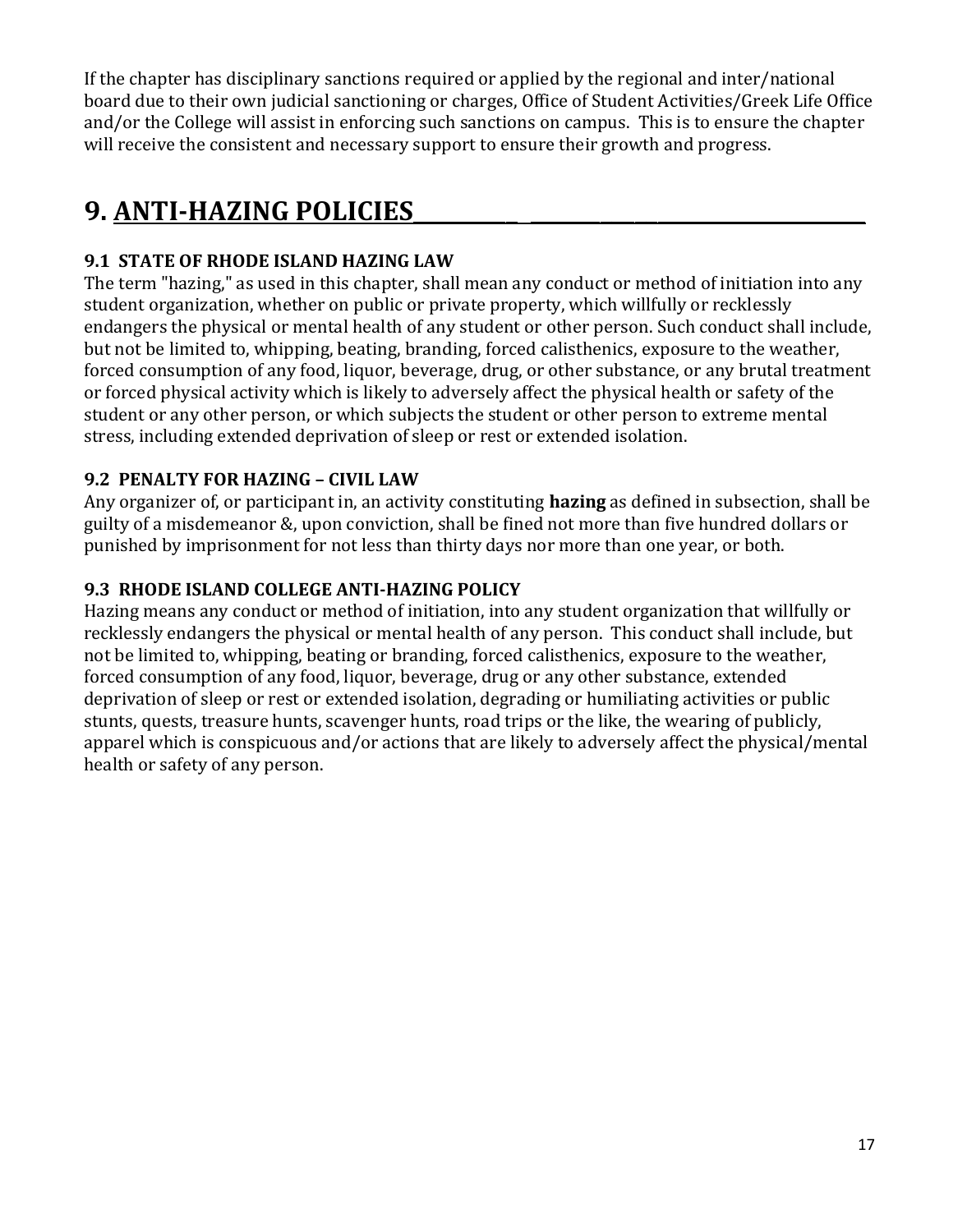# **10. RHODE ISLAND COLLEGE ILLEGAL HARASSMENT POLICY\_**

In accordance with its Policy of Nondiscrimination, Rhode Island College prohibits sexual harassment and harassment on the basis of race, color, creed, national or ethnic origin, religion, disability, age, sexual orientation, gender identity or expression, or citizenship status.

Sexual harassment is a form of gender discrimination and is a violation of State and Federal law. Sexual harassment is defined to include unwelcome sexual advances, requests for sexual favors or other verbal or physical conduct of a sexual nature. Such conduct is prohibited when the behavior is directed to an individual because of his or her gender and (1) when submission to such conduct is made either explicitly or implicitly a term or condition of instruction, employment or otherwise full participation in College life; (2) submission to or rejection of such conduct is considered in evaluating a person's academic work or job performance; or (3) such conduct has the purpose or effect of interfering with a person's academic or job performance or creating a sexually intimidating, hostile, or offensive working or educational environment.

Complaints about illegal harassment will be responded to promptly. Retaliation against an individual bringing a complaint of illegal harassment constitutes a violation of College policy as well as state and federal law. An individual found guilty of illegal harassment or retaliation, or any individual who initiates a fraudulent claim of harassment, shall be subject to disciplinary action.

All persons who believe that they are or may have been victims of illegal harassment are encouraged to seek resolution promptly through the established informal and formal procedures of the College as set forth in the Complaint Resolution Policy (http://www.ric.edu/administration/complaintRes.php).

Individuals seeking information regarding illegal harassment may consult with any of the following offices or individuals for advice and assistance. A list can be found here: [http://www.ric.edu/administration/list.html.](http://www.ric.edu/administration/list.html) Those who have been witness to illegal harassment should report their observations as well.

All employees of Rhode Island College are expected to make every effort to ensure that students and fellow employees are not subjected to any form of sexual or other illegal harassment. This effort may be formal or informal, depending on the circumstances.

Students who engage in illegal harassment off College premises at College related activities will be subject to discipline in accordance with the Student Conduct Code (see Student Handbook: [http://www.ric.edu/studentlife/handbook.php\)](http://www.ric.edu/studentlife/handbook.php).

Confidentiality will be respected during all complaint procedures to the degree the procedure will allow. However, if an employee or student wishes to bring a complaint and remain anonymous, the ability of the College to respond may be limited.

The Affirmative Action Office has institutional responsibility for monitoring the College's compliance with applicable state and federal laws prohibiting discrimination in the form of illegal harassment.